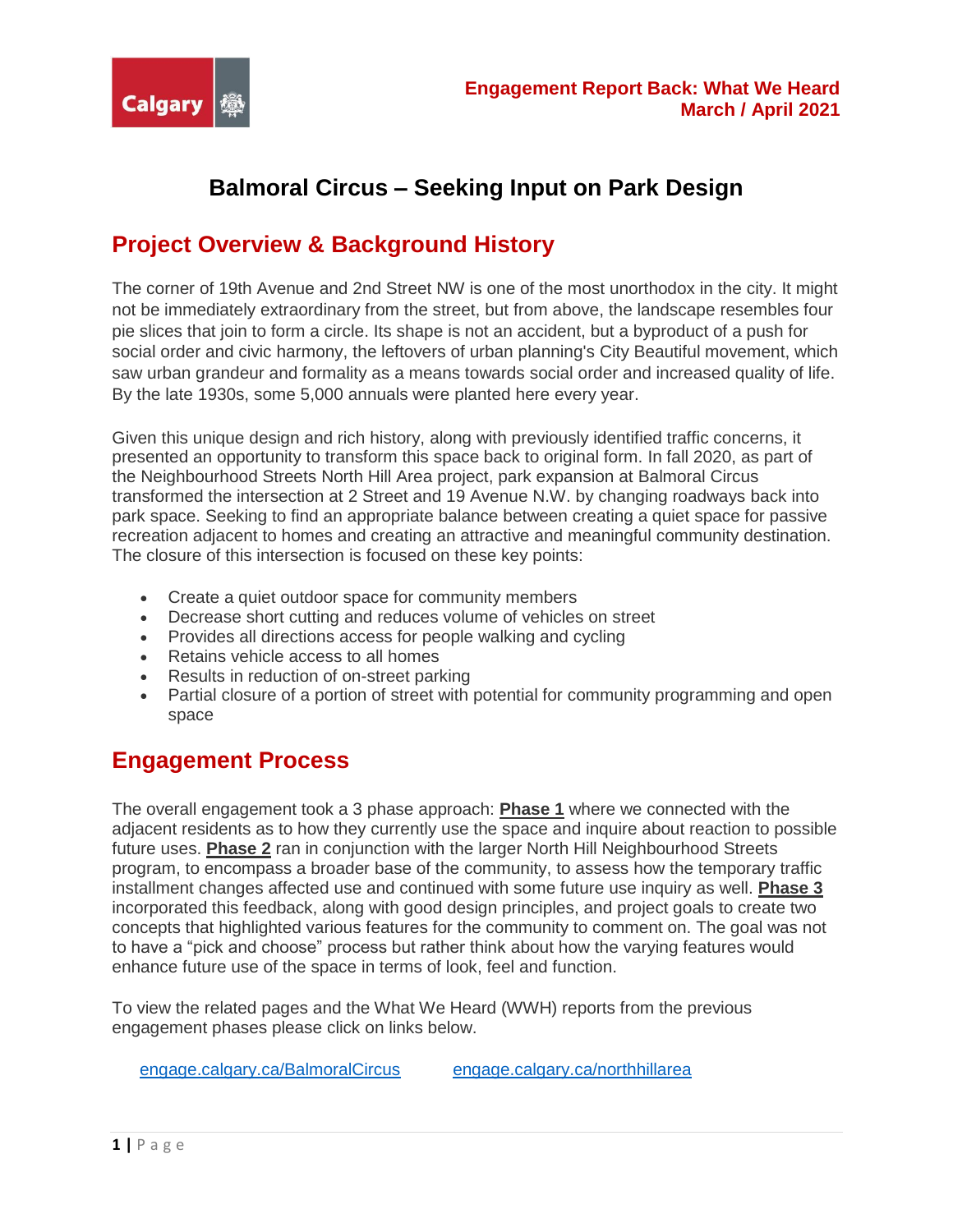## **What we asked / What we heard (phase 3):**

**Phase 3 engagement was open from March 17-31. There were 229 respondents in that time period providing input on the following questions:** The details of the type and answer rate is shown for each question.

#### *Full verbatim on supporting comments to answers can be viewed at bottom of this section.*

**1) Thinking about how you might use this space, tell us features from the two preliminary concepts presented above that best support those activities? Please choose up to your top 4.** Multiple Choice | Skipped: 12 | Answered: 217 (94.8%)

| <b>Answer choices</b>                                                                                      | <b>Percent</b> | <b>Count</b> |
|------------------------------------------------------------------------------------------------------------|----------------|--------------|
| Larger green-spaces that support informal sporting or recreational<br>activities                           | 44.24%         | 96           |
| A space with lots of trees creating walkways and entrances                                                 | 53.00%         | 115          |
| Green-spaces that create more visual definition and contours to allow for<br>simple recreation or lounging | 50.69%         | 110          |
| Enhanced planting spaces that would allow for community or group<br>plantings                              | 32.26%         | 70           |
| Larger paved areas that allow for informal activities                                                      | 32.72%         | 71           |
| Space that encourages more open flow throughout the space                                                  | 35.48%         | 77           |
| A series of smaller gathering spaces and more solitude spaces for quieter<br>reflection and relaxation     | 29.49%         | 64           |
| Other                                                                                                      | 17.05%         | 37           |
| Total                                                                                                      | 100.00%        | 217          |

**2) We heard that some community members have been using both the paved and planted areas of the space. Are you drawn to the paved areas or the lawn areas?**  Multiple Choice | Skipped: 31 | Answered: 198 (86.5%)

| <b>Answer choices</b> | <b>Percent</b> | Count |
|-----------------------|----------------|-------|
| Paved                 | 38.89%         |       |
| Lawn                  | 61.11%         | 121   |
| <b>Total</b>          | 100.00%        | 198   |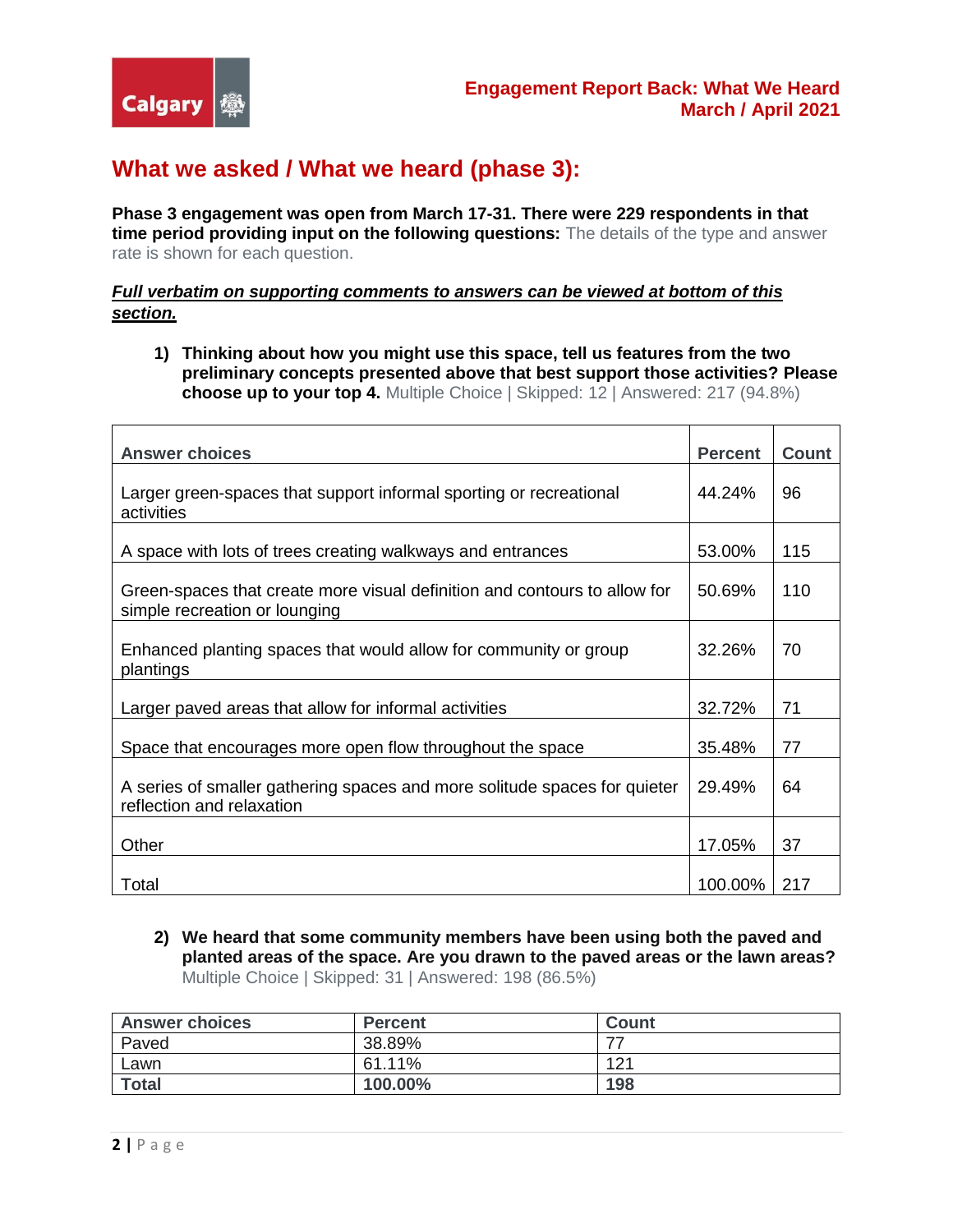

**3) We heard some community members have been gathering and using the space. Do you like the idea of a large, central gathering space or smaller plaza spaces? Multiple Choice | Skipped: 31 | Answered: 198 (86.5%)** 

| <b>Answer choices</b> | <b>Percent</b> | Count |
|-----------------------|----------------|-------|
| Large central plaza   | 49.49%         | 98    |
| Smaller plaza         | 50.51%         | 100   |
| <b>Total</b>          | 100.00%        | 198   |

**4) Do the concepts respond to considerations around making the space welcoming and clearly distinguishing between public park and private yard?** Multiple Choice | Skipped: 32 | Answered: 197 (86%)

| <b>Answer choices</b> | <b>Percent</b> | Count  |
|-----------------------|----------------|--------|
| Yes                   | 89.85%         | $-177$ |
| <b>No</b>             | 10.15%         | 20     |
| <b>Total</b>          | 100.00%        | 197    |

**5) We heard there is a desire for a safe turnarounds on 19th Ave. and maintaining as much parking as possible. Do you prefer a vehicle cul-de-sac within the park space or outside the park space? Please note that turning radius is the same in each design. The "outside" option = less street parking, larger park space. The "inside" option = more parking, smaller park space.** Multiple Choice | Skipped: 31 | Answered: 198 (86.5%)

| <b>Answer choices</b>     | <b>Percent</b> | <b>Count</b> |
|---------------------------|----------------|--------------|
| Inside Turnaround         | 26.26%         | 52           |
| <b>Outside Turnaround</b> | 73.74%         | 146          |
| <b>Total</b>              | 100.00%        | 198          |

**6) Please add any additional comments on how you see yourself using this space that will assist us in creating design?** Long Text | Skipped: 69 | Answered: 160 (69.9%) – **Provided are top categories and samples from the responses received, comments can represent in more than one category – full verbatim of all responses provided at end of section.**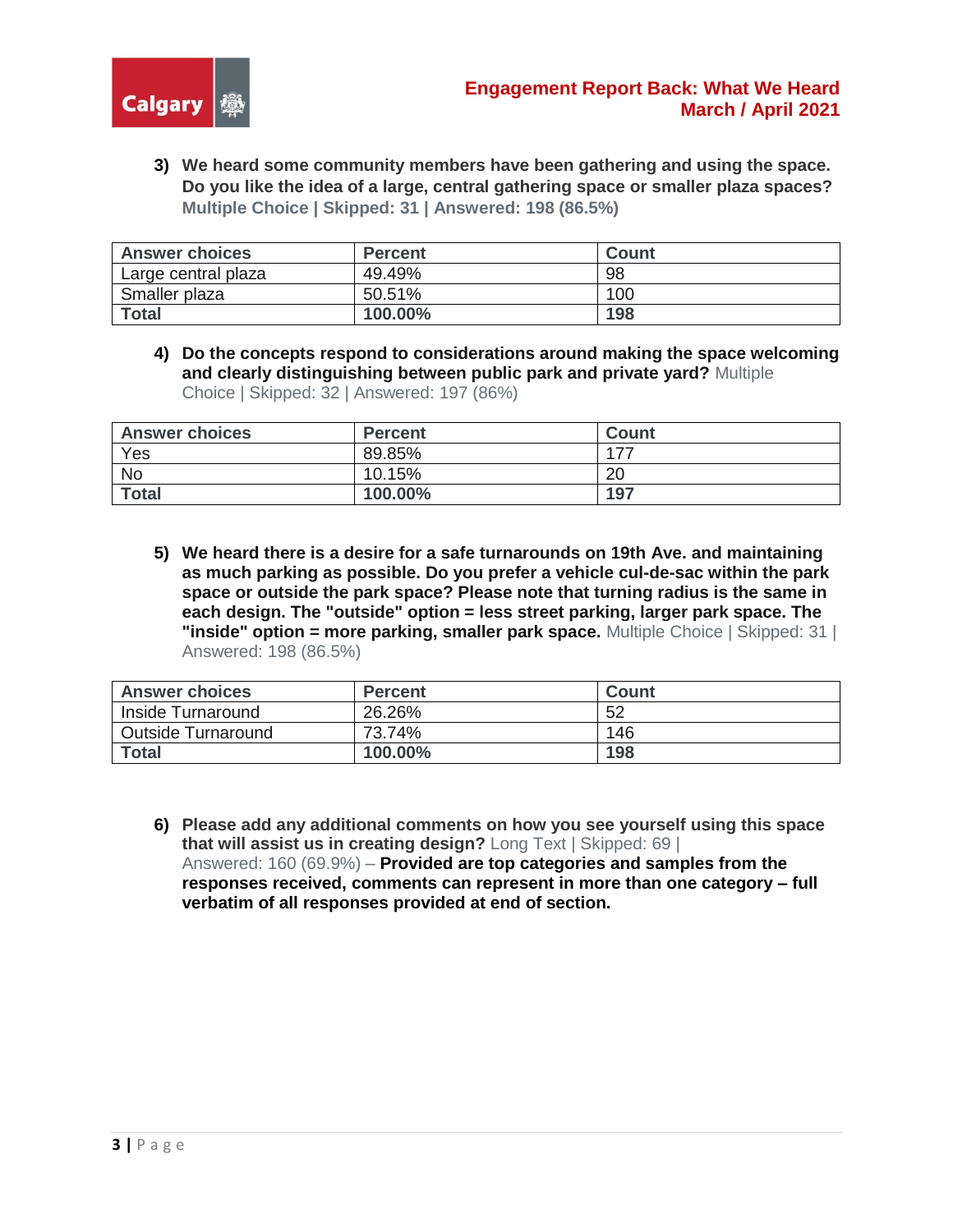

### **Engagement Report Back: What We Heard March / April 2021**

| <b>Category/Theme</b>                                                      | # of responses<br>attributed to<br>category | <b>Supporting sample comment</b>                                                                                                                                                                                                                                             |
|----------------------------------------------------------------------------|---------------------------------------------|------------------------------------------------------------------------------------------------------------------------------------------------------------------------------------------------------------------------------------------------------------------------------|
| <b>Added Amenities</b><br>(playground, fire pit,<br>pizza oven, garden) to | 95                                          | Make it an inviting useable space for all<br>ages and abilities as our community is not<br>just one demographic                                                                                                                                                              |
| enhance space usage                                                        |                                             | Would love to picnic, skate in the winter,<br>public firepit and picnic areas would be<br>great, perhaps community BBQs /<br>celebrations - birthdays, anniversaries etc                                                                                                     |
| <b>Bike Routes &amp; Use</b>                                               | 25                                          | Bike routes/pathways must be considered.<br>They should be directed to the edge on one<br>side of the park space to not interfere with<br>recreational activities. Bikes should not ride<br>right through the middle of any plaza. The<br>berm works on the North side only. |
|                                                                            |                                             | Kids sports, basketball, hockey, football,<br>learning to bike ride, family get togethers,<br>friends and neighbours gatherings.                                                                                                                                             |
| <b>Safety Considerations</b>                                               | 18                                          | Maintain safe ways for commuter cyclists to<br>efficiently pass through. 2nd is major cycling<br>thoroughfare                                                                                                                                                                |
|                                                                            |                                             | It is a place for children to play safely, and<br>for adults to gather safely.                                                                                                                                                                                               |
| Opposed to the<br>Change                                                   | 18                                          | Not a good place for a park. There is a<br>school yard 1block away                                                                                                                                                                                                           |
|                                                                            |                                             | I would "use" this space more if it was left as<br>originally intended as a road intersection that<br>could be used as vehicles and bicycles alike<br>to move efficiently from point A to B in any<br>direction.                                                             |

**7) Are there specific features that create a particular concern for you - please identify and give reason why?** Long Text | Skipped: 79 | Answered: 150 (65.5%) **Provided are top categories and samples from the responses received, comments can represent in more than one category – full verbatim of all responses provided at end of section.**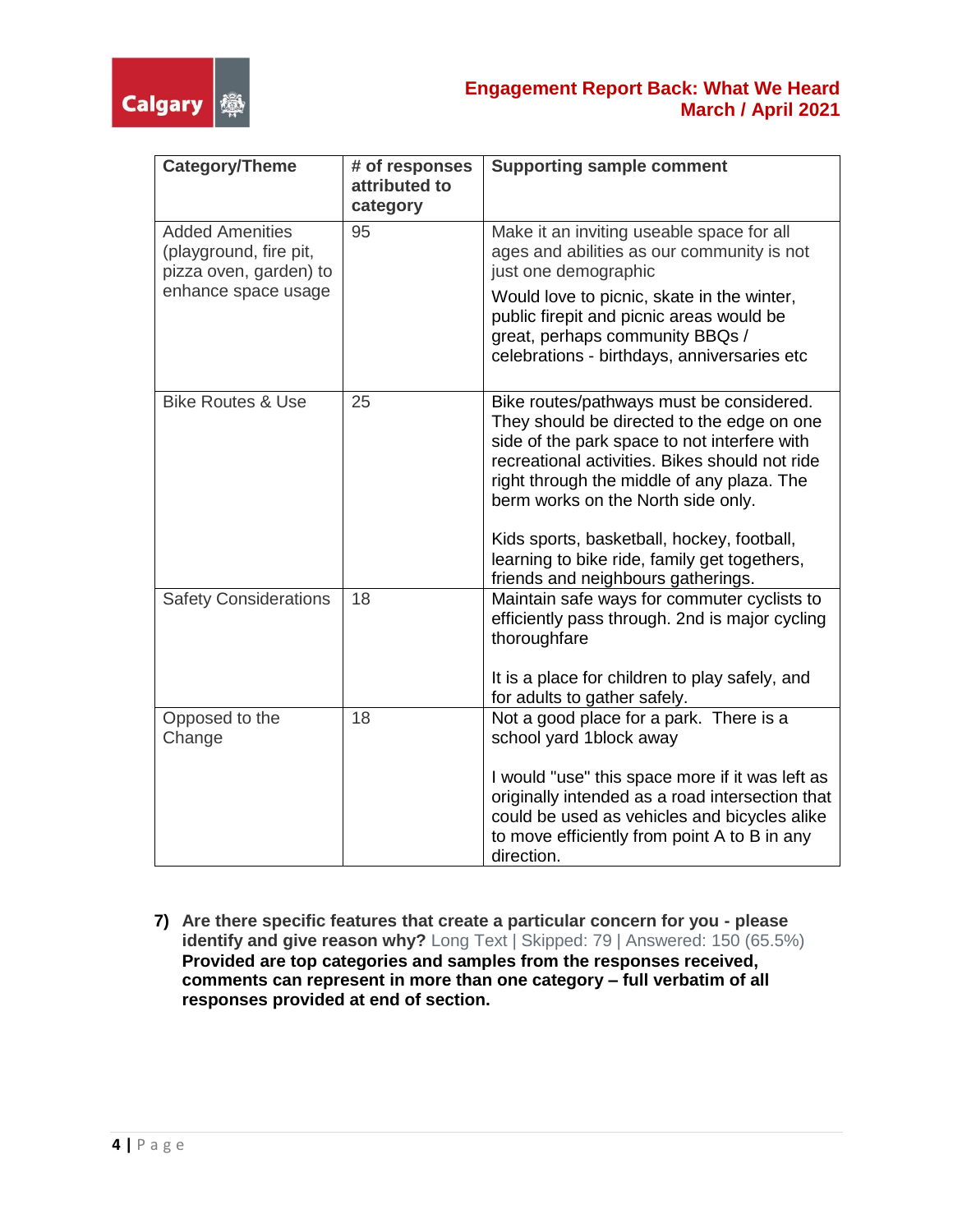

### **Engagement Report Back: What We Heard March / April 2021**

| <b>Category/Theme</b>        | # of responses<br>attributed to<br>category | <b>Supporting sample comment</b>                                                                                                                                                                                                                        |
|------------------------------|---------------------------------------------|---------------------------------------------------------------------------------------------------------------------------------------------------------------------------------------------------------------------------------------------------------|
| Safety<br>Considerations     | 58                                          | I'd like to see clear delineation for walking<br>and cycling (like at the Glenmore Dam<br>pathway or the Riverwalk) to avoid cyclists<br>and commuters sharing the same path as<br>leisure walkers and joggers.                                         |
|                              |                                             | Please provide lots pathway lighting and<br>security cameras to discourage crime.                                                                                                                                                                       |
| Landscaping &<br>Maintenance | 51                                          | The promenades - are they gravel or paved.<br>Paves is preferable, the gravel is useless for<br>more than half the year as it is not clear of<br>snow.                                                                                                  |
|                              |                                             | Whatever is installed has to be well<br>maintained by the City -- plantings, rubbish<br>bins, whatever. Can't rely on, or download<br>burden onto, volunteers or neighbours.                                                                            |
| Traffic                      | 39                                          | I adapted quickly to the loss of 2 Street as a<br>conduit. For others, I'm sure it was more of<br>an adjustment. I believe there is increased<br>traffic on 18th Avenue nowkeeping an eye<br>on traffic concerns would be uppermost for<br>me.          |
|                              |                                             | I don't understand why you would block an<br>intersection on 2nd street between two sets<br>of lights - 16 Ave and 20 Ave. The lights at<br>20 Ave are useless and traffics south of 19<br>Ave is diverted to already busy streets -<br>Centre and 4ST. |
| <b>Bike Flow</b>             | 27                                          | I'm a bit worried about the speed of bikes<br>going through if kids will be playing and<br>families hanging out.                                                                                                                                        |
|                              |                                             | Need to consider safety of users but also<br>facilitate cycling route since it's a major route<br>for commuter cyclists                                                                                                                                 |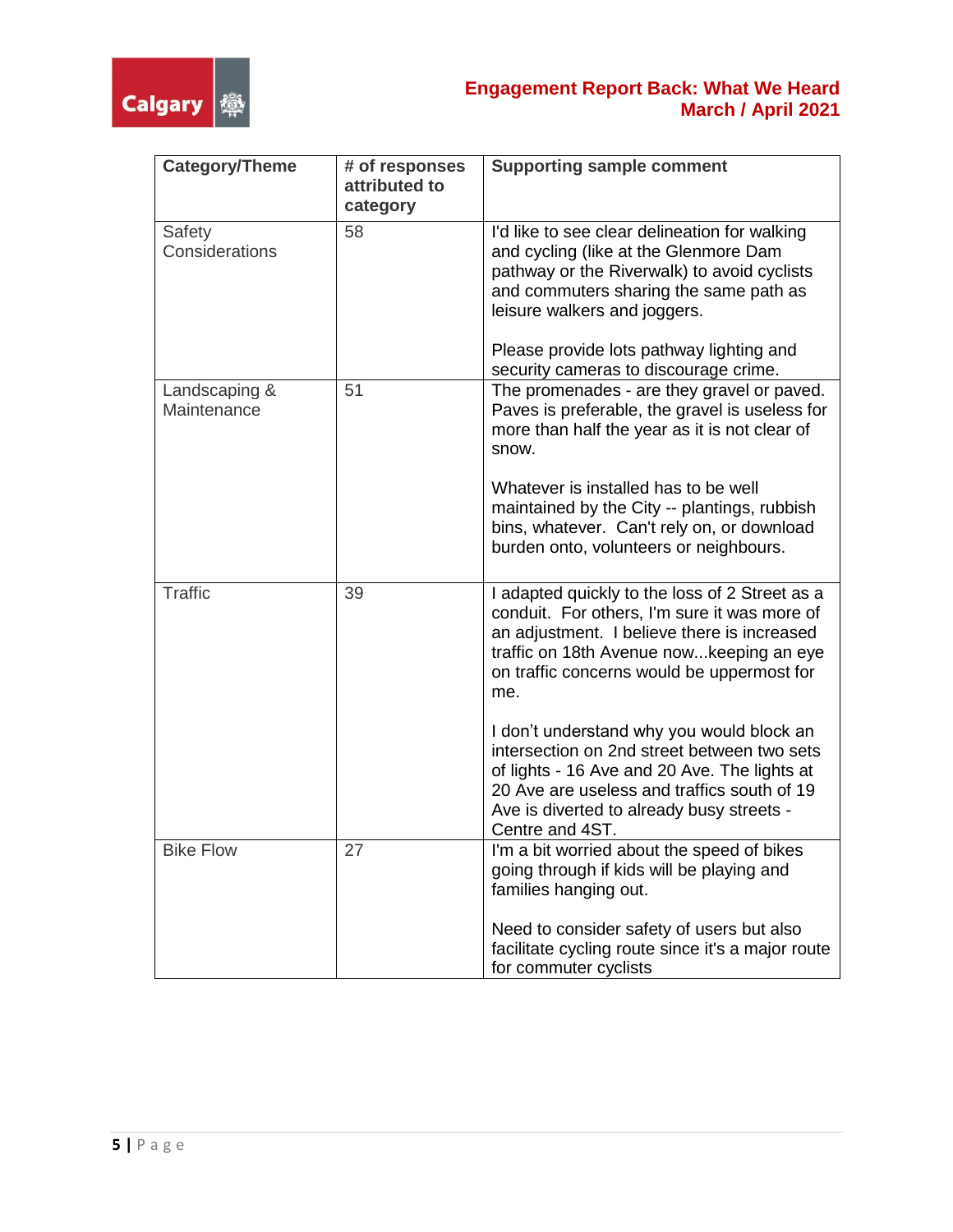

**8) How well do the concepts consider safe, comfortable, and convenient travel through the space for shared walking and cycling?** Slider | Skipped: 33 | Answered: 196 (85.6%)



**9) We heard some community members have expressed interest in enhanced partner planting within the park. Is this something we should investigate further with community and/or via other potential partners?** Multiple Choice | Skipped: 21 | Answered: 208 (90.8%)

| <b>Answer Choices</b>                      | <b>Percent</b> | <b>Count</b> |
|--------------------------------------------|----------------|--------------|
| Yes – consider space for this in design    | 50%            | 104          |
| No – design for City maintenance standards | 50%            | 104          |
| <b>Total</b>                               | 100%           | 208          |

### **Verbatim Comments:**

The following are the full verbatim provided for each corresponding question. These comments are not altered for spelling or grammar to provide transparency of collection and reporting. Questions not listed (#1 & #9) are fully represented above.

**Question #2:** We heard that some community members have been using both the paved and planted areas of the space. Are you drawn to the paved areas or the lawn areas? **Please add additional comments as to "why" you chose your answer above?**

[Q#2Verbatim click here](https://www.calgary.ca/content/dam/www/engage/documents/balmoral-circus/q2-additional-comments-verbatim.pdf)